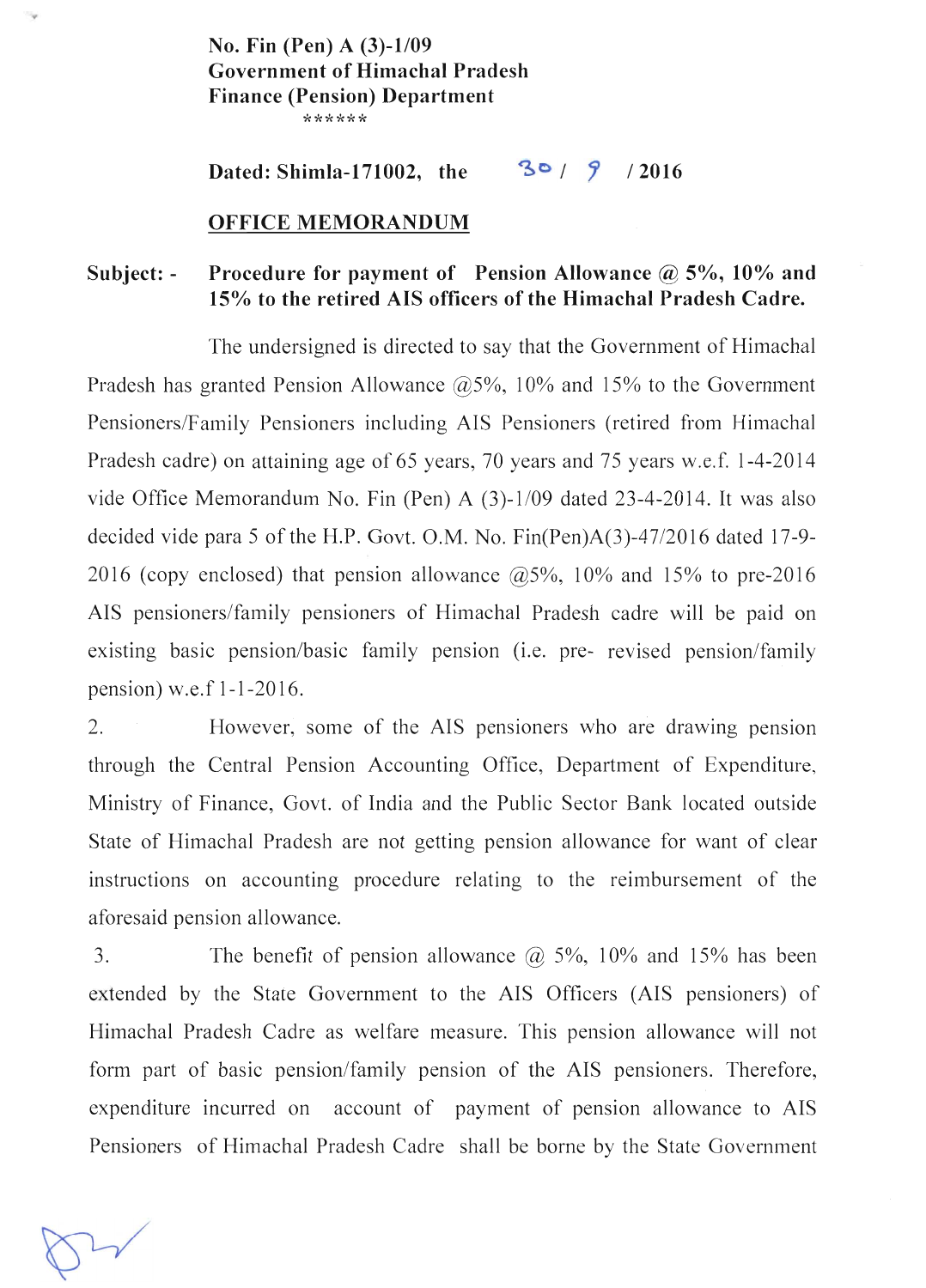of Himachal Pradesh and charged to Major Head 2071-Pensions & Other Retirement Benefits.

4. The pension allowance to the AIS pensioners shall be disbursed by the Pension Disbursing Authorities including Public Sector Banks located outside the Himachal Pradesh in accordance with Himachal Pradesh Govt. O.M. No. Fin.(Pen.)A (3)-1/09 dated  $23<sup>rd</sup>$  April, 2014. For this purpose, the Pension Disbursing Authorities shall prepare two scrolls for claiming reimbursements. Pension Disbursing Authorities shall send first scroll of Pension to AG/CPAO through usual channel, wherein, pension amount except pension allowance shall be indicated/claimed. The second scroll indicating amount of Pension Allowance  $\omega$  ( $\omega$ 5%, 10% and 15% shall be sent to the concerned AG/CPAO for reimbursement of Pension Allowance component indicating Names of Pensioners, PPO No. and amount of the pension. The CPAO/Accountant Generals then shall forward the scroll of Pension Allowance to Accountant General, Himachal Pradesh.

 $\overline{\mathbf{A}}$ The Accountant General, Himachal Pradesh shall allow reimbursement on the basis of information (scroll) received from the concerned CAPO/ Accountant Generals by debiting Head of Account 2071-00-101-02 and remitting the amount of Pension Allowance to the concerned Accountant Generals and the CPAO. The other terms and conditions for payment of pension allowance as indicated in H.P. Govt. O.M. No. Fin.(Pen.)A(3)-1/09 dated  $23<sup>rd</sup>$ April, 2014 shall remain same.

### **Addl. Chief Secretary (Finance) to the Government of Himachal Pradesh.**

 $skat$ 

**To** 

# **The Administrative Secretary, Department of PersonnellHome/Forest, Government of Himachal Pradesh.**

## **Visit Finance Department - www.himachal.gov.in/finance/ No. Fin (Pen) A (3)-1/09** Dated: **3** *o* / **9** / 2016

1. The Principal Accountant General (Audit) Himachal Pradesh, Shimla-171003 with 10 spare copies.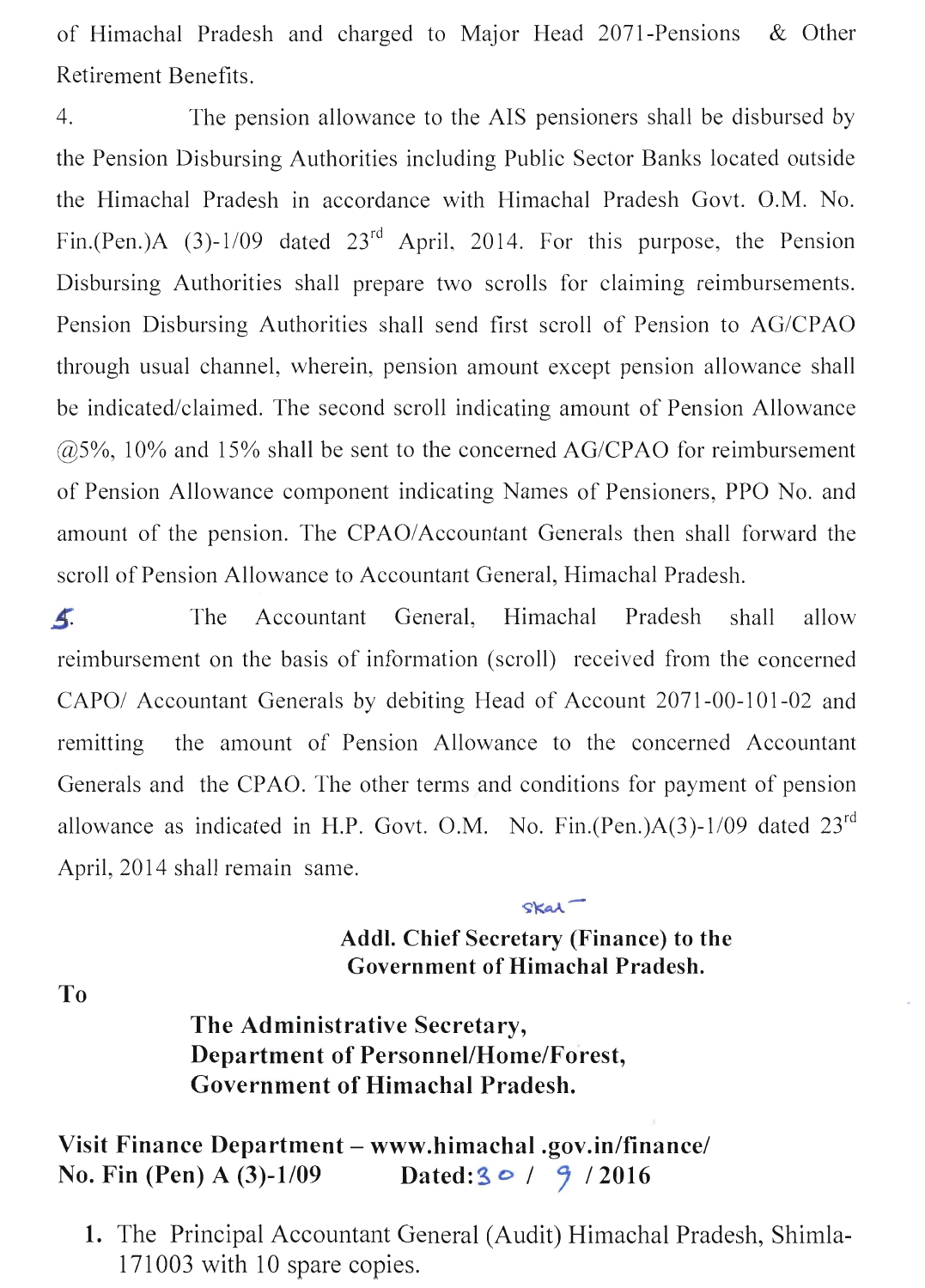- 2. The Accountant General (A&E) Himachal Pradesh Shimla-171003 with IOO spare copies for circulation to all the Accountant General in India with special stamp.
- 3. The Director (Accounts), Cabinet Secretariat, Govt. of India, Rashtrapati Bhavan, New Delhi-II 0004.
- 4. The Pay & Accounts Officer, No.6, Reserve Bank of India, Sansad Marg, New Delhi-110001.
- 5. The Chief General Manager, Reserve Bank of India, C-7, Bandra Kurla Complex, Bandra East Mumbai-400051 with 10 spare copies for necessary action.
- 6. The Executive Director, Reserve Bank of India, Central Office Building  $17<sup>th</sup>$  Floor, Shahid Bhagat Singh Road Mumbai -400001.
- 7. The Managing Director, State Bank of Patiala, The Mall, Patiala, Punjab-147001.
- 8. The General Manager, UCO Bank, Head office- 10, Binlahi Trelocav Maharaj Sarani, Kolkata -700001(West Bengal).
- 9. The General Manager, Union Bank of India, Union Bhavan-239, Vidhan Bhavan Marg, Nariman Point, Mumbai-400021 (Maharashtra).
- 10.The General Manager, Punjab National Bank, Head Office -5, Sansad Marg New Delhi-110001.
- 11. The General Manager, Central Bank of India, Chandramukhi 16<sup>th</sup> Floor Nariman Point, Mumbai-400021.
- 12. The Chief Manager, Central Bank of India, Central Bank Building Sector-17-B, Chandigarh-160017 with 10 spare copies.
- 13.The Deputy General Manager, Union Bank of India, 64/65 Bank Square Sector-17-B, Chandigarh-160017 with 10 spare copies
- 14.The Regional Manager, UCO Bank, Zonal Office, Himland Hotel, Shimla-l with 10 spare copies.
- 15. The Deputy General Manager, Union Bank of India, Regional Office, SCO 64/65, Bank Square, Sector 17-B, Chandigarh-160017 with 10 spare copies.
- 16. The Zonal Manager, Punjab National Bank, PNB House (Bank square) Sector-17, Chandigarh-160017 with 10 spare copies.
- 17. The General Manager, Bank of India, Star House C-5, G-Block, 7<sup>th</sup> Floor Bandra Kurla Complex, Bandra (Est) Mumbai-400051.
- 18. The Zonal Manager, SCO-181-182, Bank of India, Chandigarh Zone, Sector-17 -C, Post Box No.6, Chandigarh-16
- 19.The Controller (F&A) Personnel Accounts Department, H.P. Sectt. Shimla-2.
- 20.The Deputy Chief Officer (Accounts), Regional Office, UCO Bank, Sansad Marg, New Delhi-110001.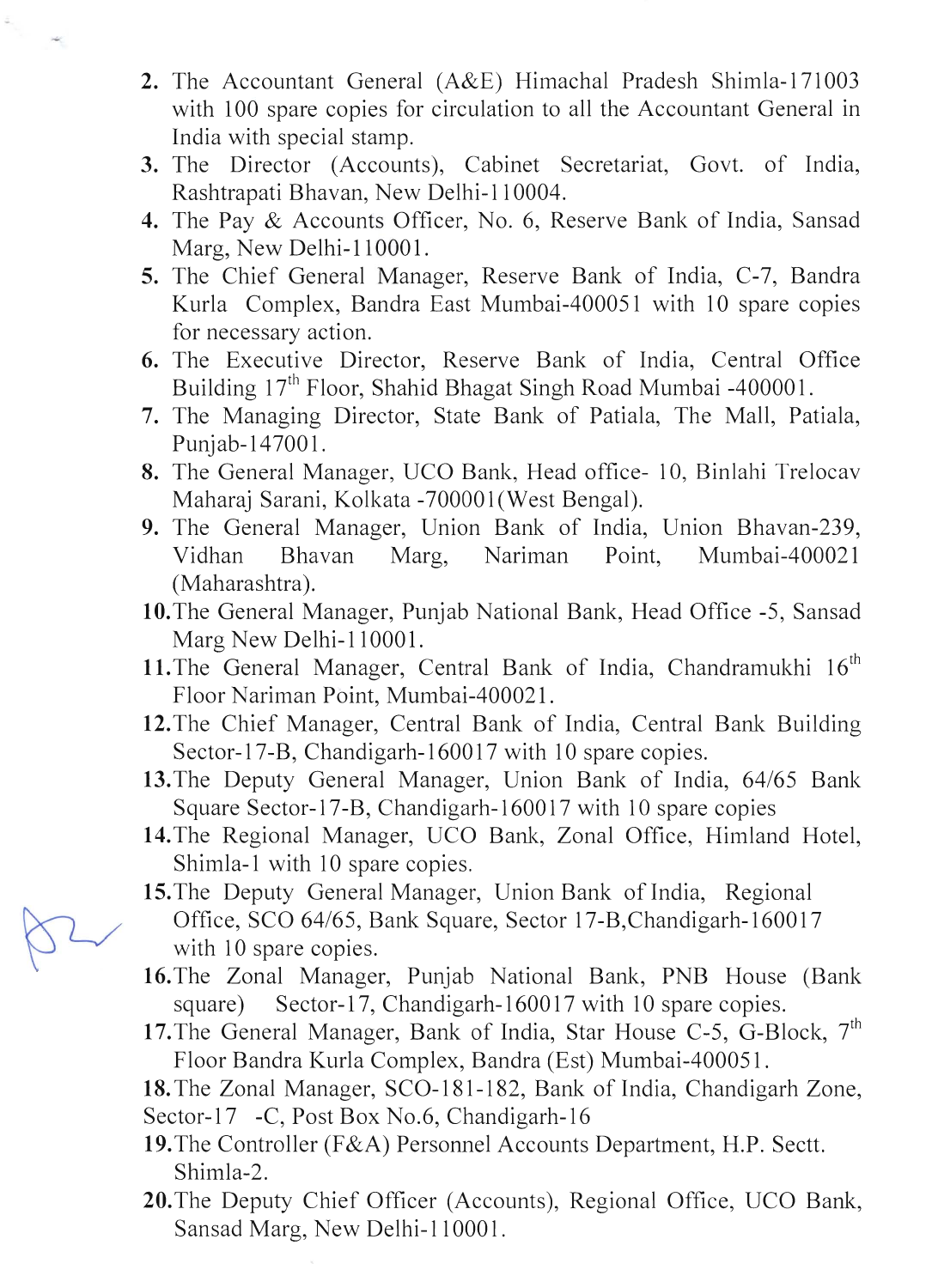21 Incharge, NIC, H.P. Sectt. Shimla-2 with the request that this order of the State Government may kindly be uploaded on State Finance Department Website so that the Pensioners/ Family Pensioner living outside the State may get the benefit of this order in time. where the discreption of the term of the president of this order in time.



Special Secretary (Finance) to the Government of Himachal Pradesh

Endst. No. Fin (Pen) A (3)-1/09 Dated:  $3°/9/2016$ Copy forwarded to:-

- 1. The Principal Accountant General (A&E), Andhra Pradesh, Hyderabad with 10 spare copies.
- 2. The Accountant General (A&E), Assam, Guwahati with 10 spare copies.
- 3. The Accountant General (A&E), Nagaland, Kohima with 10 spare copies.
- 4. The Accountant General (A&E), Tripura, Agartala with 10 spare copies.
- 5. The Accountant General (A&E), Meghalaya, Shillong with 10 spare copies.
- 6. The Accountant General (A&E), Manipur, Imphal with 10 spare copies.
- 7. The Accountant General (A&E), Bihar, Patna with 10 spare copies.
- 8. The Accountant General (A&E), Maharashtra, Mumbai with 10 spare copies.
- 9. The Chief Accountant General (A&E), West Bengal, Kolkata with 10 spare copies.
- 10. The Accountant General (A&E), Gujrat, Ahmedabad with 10 spare copies.
- 11. The Accountant General (A&E), J&K Srinagar with 10 spare copies.
- 12. The Accountant General (A&E), Karnatka, Banglore with 10 spare copies.
- 13. The Accountant General (A&E), Kerala, Thiruvananthapuram with  $10$ spare copies.
- 14.The Principal Accountant General A&E), Madhya Pradesh, Lekha Bhawan, Jhansi Road, Gwalior-474002 with 10 spare copies.
- 15. The Accountant General (A&E), Chhattisgarh at Raipur with 10 spare copies.
- 16. The Principal Accountant General (A&E), Odisha, Bhubneswar with 10 spare copies.
- 17. The Accountant General (A&E), Punjab, Chandigarh with 10 spare copies.